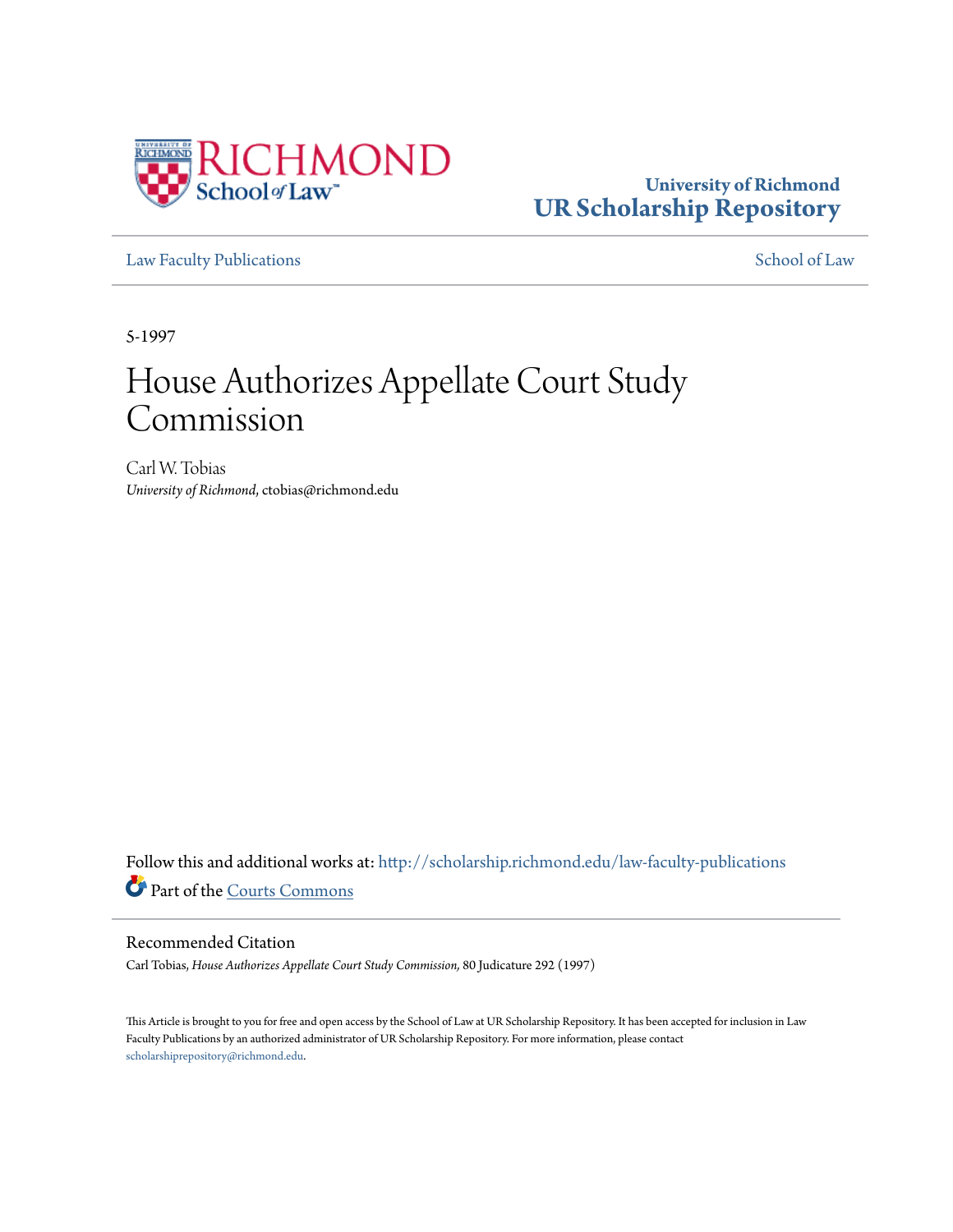# **OCUS**

### **House authorizes appellate court study commission**

**by Carl Tobias** 

Pi

**Liber** Grand

na matangka

The 105th Congress has an excel-lent opportunity to approve a national commission that would, for the first time in 25 years, study the federal appeals courts. The Commission on Revision of the Federal Court Appellate System (Hruska Commission) performed the last comprehensive analysis of the appeals courts in the 1970s, a period when the circuits were first beginning to experience the dramatic rise in appeals that continues to the present.

The ongoing controversy over the possible division of the U.S. Court of Appeals for the Ninth Circuit led to the introduction of several legislative proposals for analyzing the federal appellate courts. The proponents of two major study proposals reached agreement about the evaluation, and in early June the House passed a bill authorizing a study.

Shortly after the 105th Congress convened in January 1997, Senators Dianne Feinstein (D-Cal.) and Harry Reid (D-Nev.) introduced S. 248 that would have authorized a national study of the appellate courts. Soon thereafter, and in apparent response, Senator Conrad Burns (R-Mont.) and Representative Rick Hill (R-Mont.) introduced identical study commission proposals (S. 283 and H.R. 639), which differed somewhat from the bill introduced by Senators Feinstein and Reid. In March, Representative Howard Coble (R-N.C.) and Representative Howard Berman (D-Cal.) introduced the Feinstein-Reid proposal (H.R. 908) in the House.

Later that month, a number of senators who represent states in the Pacific Northwest sponsored S. 431, which would split the Ninth Circuit. The measure would divide the court by placing Alaska, Idaho, Montana, Oregon, and Washington in a new Twelfth Circuit and by leaving Arizona, California, Hawaii, Nevada, Guam, and the Northern Mariana Islands in the Ninth Circuit.

tt vegate.

#### **The proposals**

The Feinstein-Reid and Burns-Hill study measures were analogous in numerous ways but differed in several significant respects. The Feinstein-Reid and Burns-Hill proposals included identical or similar provisions for compensation, personnel, the information the commission can collect, and congressional consideration of the entity's recommendations. The two measures also made identical prescription for certain commission functions: to "study the present division of the United States into the several judicial circuits" and to "study the structure and alignment of the Federal Court of Appeals system, with particular reference to the Ninth Circuit."

Each study proposal included a third function that differed in wording. Each measure required the commission to make such recommendations on changes in circuit boundaries or structure as may be appropriate "for the expeditious and effective disposition of the caseload of the federal Courts of Appeal, consistent with fundamental concepts of fairness and due process."

The measures prescribed dissimilar commission membership. The Feinstein-Reid proposal called for 12 members and authorized the president, the chief justice, the Senate majority and minority leaders, the House speaker, and the House minority leader to appoint two members each. The Burns-Hill measure included eight members and empowered the president and the chief justice to name one member apiece and the Senate majority leader and the House speaker to appoint three each. The proposals also differed in the time provided for completion of the study. The Feinstein-Reid measure required the commission to report "no later than two years following the date on which its seventh member is appointed." The Burns-Hill proposal mandated that the commission report "no later than one year after the date of enactment...or June 30, 1998, whichever occurs first."

The measures also differed over the funding that Congress would appropriate. The Feinstein-Reid measure would have allocated \$1.3 million while the Burns-Hill proposal would have authorized \$500,000, which meant that no new funding would be required because this amount had been authorized during the 104th Congress.

In March, the House Judiciary Subcommittee and Committee expeditiously approved the Coble-Berman measure. However, members of the House from the Northwest, including Representative Hill and Representative Don Young (R-Alaska), deferred a floor vote because they disagreed with the Coble-Berman approach and because a satisfactory compromise agreement on a commission proposal could not be reached.

Attention then focused on attempts to develop a compromise in the Senate. Meetings between staff for Senators Burns and Feinstein led to consensus in several areas of difference. They agreed that the commission would have 10 members, that

*(continued on page 299)*